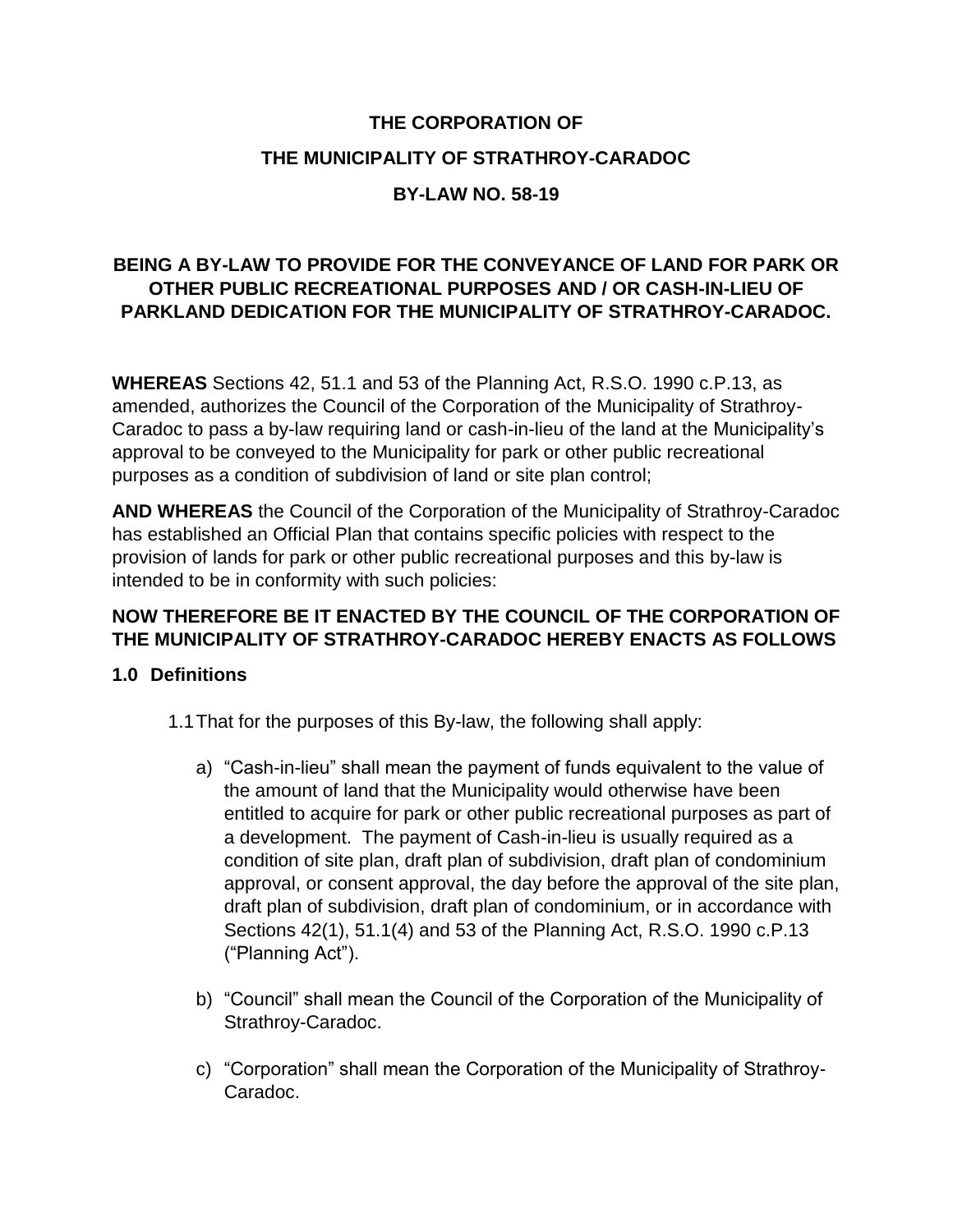- d) "Eligible Project" means:
	- a. Acquisition of land for park or other public recreational purposes;
	- b. Capital projects for the development of new public parks which may include any associated site preparation and drainage;
	- c. Capital projects to increase the capacity of existing public parks to accommodate more intensive public use;
	- d. The provision of park facilities, such as play equipment, sports fields and trails;
	- e. The provisions of additional park facilities, for example, splash pads and site furniture;
	- f. A combination of any / all of the above to the equivalent value of the amount of land that the Municipality would otherwise be entitled to collect in accordance with Sections 41(1), 51.1(4) and 53 of the Planning Act, R.S.O. 1990 c.P.13.
- e) "Gross Land Area" means the total area of the land to be developed excluding constrained lands such as, without limitation: wetlands, unstable slopes, ravines, water courses, flood plains and other similar constraint lands.

## **2. Parkland Acquisition**

- 2.1.This by-law shall apply to all lands within the Municipality.
- 2.2.The purpose of this by-law is to enable the Municipality to provide land for parks or other public recreational purposes. The Municipality is permitted to require the conveyance of parkland as a condition of approval of development or a draft plan of subdivision or condominium as regulated under the Planning Act. Land conveyed to the Municipality under this by-law shall be used for parks or other public recreational purposes, subject to the policies of the Official Plan and this by-law.
- 2.3.As a condition of development of land, the Municipality shall require that land be conveyed to the Municipality for park or other public recreational purposes as follows;
	- a) For lands subject to site plan or draft plan of subdivision or condominium for residential purposes, an area of land equal to the greater of five percent (5%) of the Gross Land Area to be developed.
	- b) For lands subject to site plan or draft plan of subdivision or condominium for commercial or industrial purposes, an area of land equal to the greater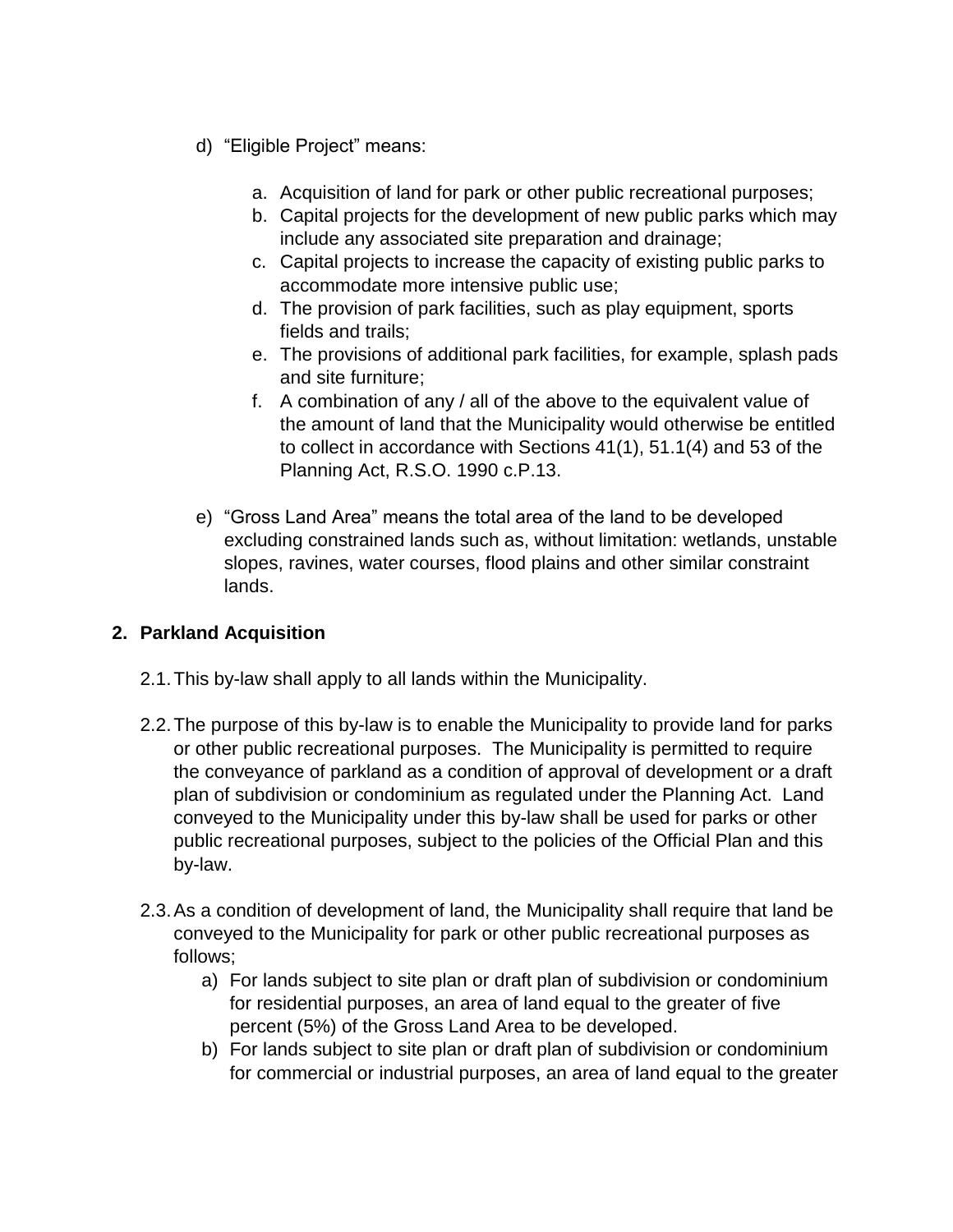of two percent (2%) of the Gross Land Area to be developed or redeveloped;

- c) For lands subject to a site plan, draft plan of subdivision or draft plan of condominium for uses other than those referred to in subsection 2.3 a) 2.3 b), such as institutional uses or mixed uses, an area of land equal to five percent (5%) of the Gross Land Area to be developed or redeveloped.
- 2.4 Land dedication to the Municipality for park or other public recreational purposes shall be chosen in consultation with municipal staff and shall be leveled, serviced, top-soiled and seeded to the specifications of the Municipality. In the case of a disagreement, the Municipality will have the final decision as to the appropriate lands.
- 2.5. Only those land suitable for municipal parks development will be accepted as part of the required parkland dedication.
- 2.6.The Municipality may, at its own discretion, accept additional lands over and above the required parkland dedication and may incorporate these lands into the Municipality's park system. Such lands may include:
	- a) Land for stormwater management areas;
	- b) Lands having environmental or physical conditions which render them unsuitable for development and,
	- c) Land which are unsuitable for the development of corridors throughout the Municipality for such uses as wildlife, pedestrian or biking trails.
- 2.7 Any land that has been or is to be conveyed to the Municipality for stormwater management facilities, for flood plain or conservation purposes, for roadways, walkways or any other non-parkland purposes, will not be credited against the required parkland conveyance or cash-in-lieu of parkland conveyance.

## **3.0 Cash-in-Lieu of Parkland Dedication**

3.1 In lieu of requiring the conveyances in section 2 above, in accordance with the Planning Act, is of insufficient size, in the opinion of Council may require the payment of money as a Cash-in-lieu payment, as provided by the Planning Act, under the following circumstances;

> a) where the amount of parkland to be dedicated, in accordance with the Planning Act, is of insufficient size, in the opinion of Council, to be useable for normal public recreational activities;

b) where an area is adequately served by municipal or other open space lands;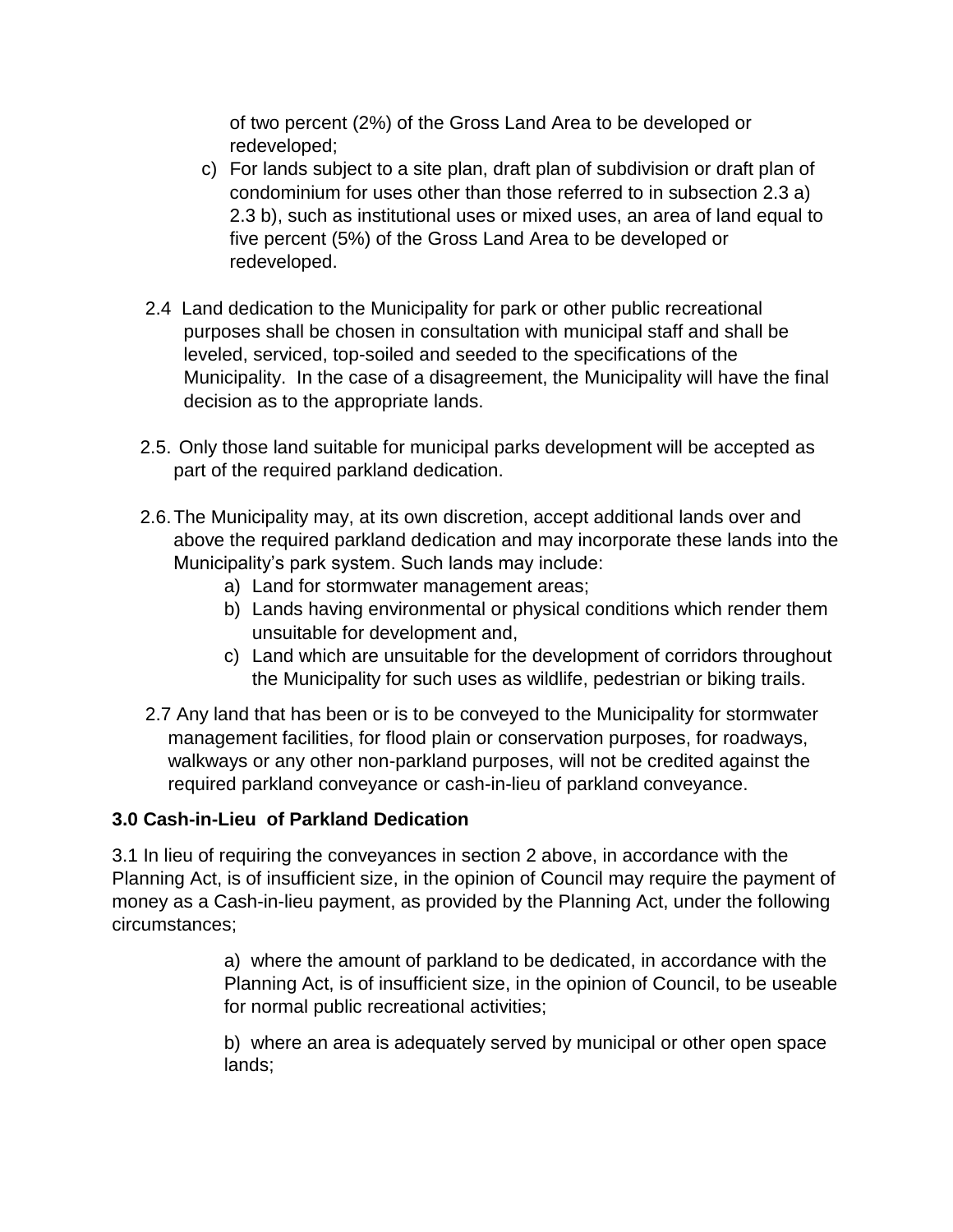c) where the Municipality wishes to combine the parkland dedication of a number of small developments to provide for one park area; or,

d) where the required dedication would render the remainder of the site unsuitable or impractical for development.

3.2 Council shall, in those cases where it is deemed advisable to accept cash-in-lieu of a conveyance, require the payment of an amount calculated as follows:

> a) Two percent (2%) of the appraised value for commercial or industrial land uses;

b) Five percent (5%) of the appraised value for residential, institutional and all other uses;

c) One thousand dollars (\$1,000.00) per lot created through consent, for any use except farm splits.

3.3 The payment so required shall be paid to the Municipality:

a) For a plan of subdivision or condominium, prior to the plan registration;

b) For a site plan, prior to issuance of a building permit;

c) For consent, prior to final approval and receipt of the certificate confirming that all conditions have been satisfied and therefore the consent for severance has been granted and is in effect.

## **4.0 Appraisal**

4.1 To determine the Cash-in-lieu payment required, where applicable, the landowner seeking the approval for the site plan, draft plan of subdivision or draft plan of condominium is required to submit an Appraisal Report, completed by a qualified appraiser, to the Municipality for review. The appraiser is to be approved by the Municipality.

4.2 The cost of the appraiser report shall be the responsibility of the landowner.

4.3 The appraisal report will be reviewed by staff and the landowner will be notified of the required payment.

## **5.0 Eligible Projects**

5.1 Cash-in-lieu shall only be used for 'eligible projects' permitted by the Planning Act as defined by this by-law above.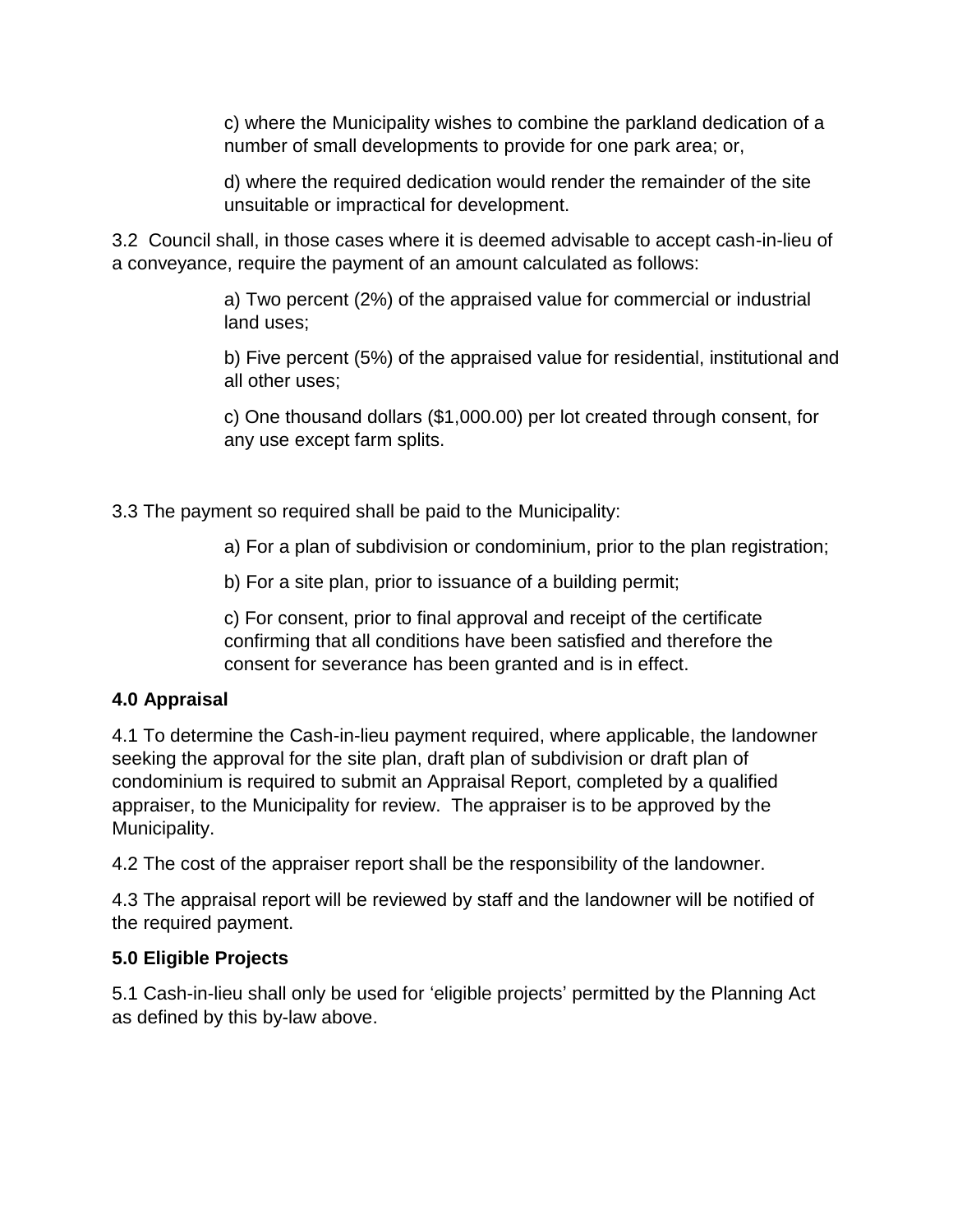#### **6.0 Exemptions**

6.1 Notwithstanding any other provisions of this by-law, no conveyance of land or payment of cash will be required where development or redevelopment is for the purposes of:

> a) additions and / or alterations to any commercial industrial or institutional building that is equal to or less than 50 percent in gross floor area of the existing building, or at the discretion of the Chief Administrative Officer or his delegate;

> b) replacement of an existing commercial industrial or institutional building in which the increase in gross floor area of the new commercial industrial or institutional building is no greater than 50 percent of the replaced building, or at the discretion of the Chief Administrative Officer or his delegate;

c) the enlargement of an existing residential dwelling unit;

d) the construction of up to two additional residential dwelling units in an existing residential dwelling unit provided that the total gross floor area of the additional dwelling unit or the additional dwelling units combined is not greater than the gross floor area of the existing residential dwelling unit;

e) the replacement of any building or structure that is a direct result of fire or other causes beyond the control of the owner provided that no intensification or change of use is proposed;

f) development on a lot for which cash-in-lieu of parkland has already been paid.

## **7.0 Delegation of Authority**

7.1 Subject to the provisions above, Council hereby delegates authority to the Chief Administrative Officer, in consultation with Director of Financial Services, Director of Community Services and the Director of Building and Planning, to establish budgets, access to cash-in-lieu funds, and approve expenditures of cash-in-lieu funds for eligible projects associated with an existing park or for the creation of a new park that is not associated with the development review process.

## **8.0 Appeal**

8.1 Subject to Section 42(10) and 42(11) where there is a dispute between the municipality and the Owner of the land on the value of the land, amount of the land or payment of monies, either party may apply to the Local Planning Appeal Tribunal and the Tribunal shall make the final determination.

9.0 That the effective date of this by-law shall be the date of passage thereof.